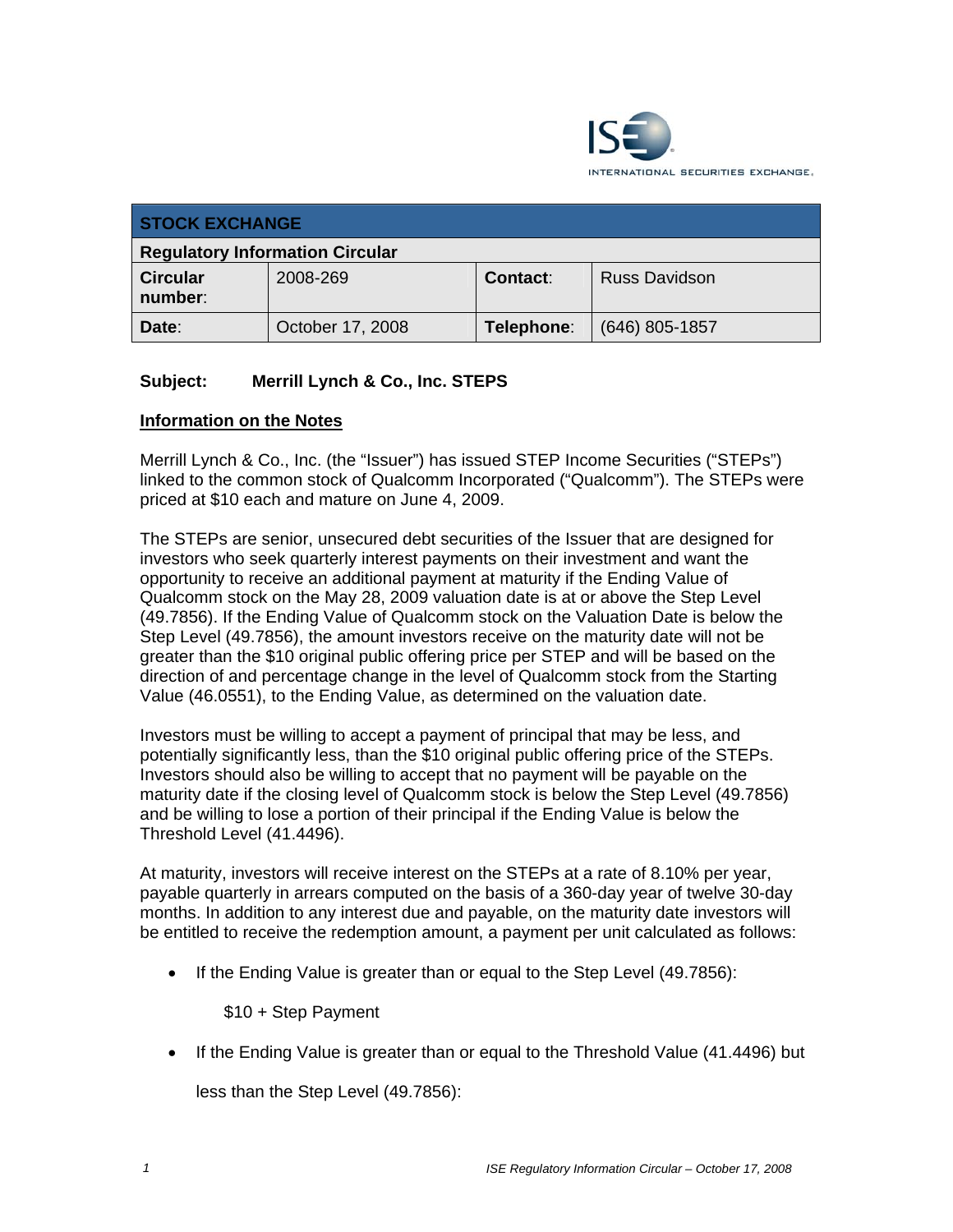\$10

• If the Ending Value is less than the Threshold Value (41.4496):

\$10 + [\$10 × ((Starting Level-EndingValue)/ ThresholdLevel) x 100%]

Investors should be aware that they will not receive a Step Payment at maturity unless the Ending Value is greater than or equal to the Step Level on the valuation date. Also, an investment in STEPs may result in a loss. Investors return is limited and will not reflect the return of a direct investment in Qualcomm stock.

Since all payments which may be due to holders of STEPs are the sole responsibility of the Issuer, it is the credit of Merrill Lynch & Co., Inc. which stands behind the STEPS.

It is expected that the market value of the STEPs will depend substantially on the value of Qualcomm and may be affected by a number of other interrelated factors including, among other things: the general level of interest rates, the volatility of Qualcomm stock, the time remaining to maturity, the dividend yield of Qualcomm stock, and the credit ratings of the Issuer.

Investors should note that Qualcomm is not involved in the subject offering and has no obligation with respect to these securities whatsoever, including any obligations with respect to the principal amount to be paid at maturity, or to take the needs of the Issuer or holders of STEPs into consideration. Any dividends or distributions to the underlying common stock will not be paid to holders of STEPs.

The Trustee for the securities is The Bank of New York.

Trading in the shares on ISE is on a UTP basis and is subject to ISE equity trading rules. The shares will trade from 9:00 a.m. until 4:00 p.m. Eastern Time. Equity Electronic Access Members ("Equity EAMs") trading the shares during the Pre-Market Session are exposed to the risk of the lack of the calculation or dissemination of underlying index value or intraday indicative value ("IIV"). For certain derivative securities products, an updated underlying index value or IIV may not be calculated or publicly disseminated in the Pre-Market hours. Since the underlying index value and IIV are not calculated or widely disseminated during Pre-Market hours, an investor who is unable to calculate implied values for certain derivative securities products during Pre-Market hours may be at a disadvantage to market professionals.

Equity EAMs also should review NASD Notice to Members 03-71 for guidance on trading these products. The Notice reminds members of their obligations to: (1) conduct adequate due diligence to understand the features of the product; (2) perform a reasonable-basis suitability analysis; (3) perform customer-specific suitability analysis in connection with any recommended transactions; (4) provide a balanced disclosure of both the risks and rewards associated with the particular product, especially when selling to retail investors; (5) implement appropriate internal controls; and (6) train registered persons regarding the features, risk and suitability of these products.

**This Regulatory Information Circular is not a statutory Prospectus. Equity EAMs should consult the Trust's Registration Statement, SAI, Prospectus and the Fund's website for relevant information.**